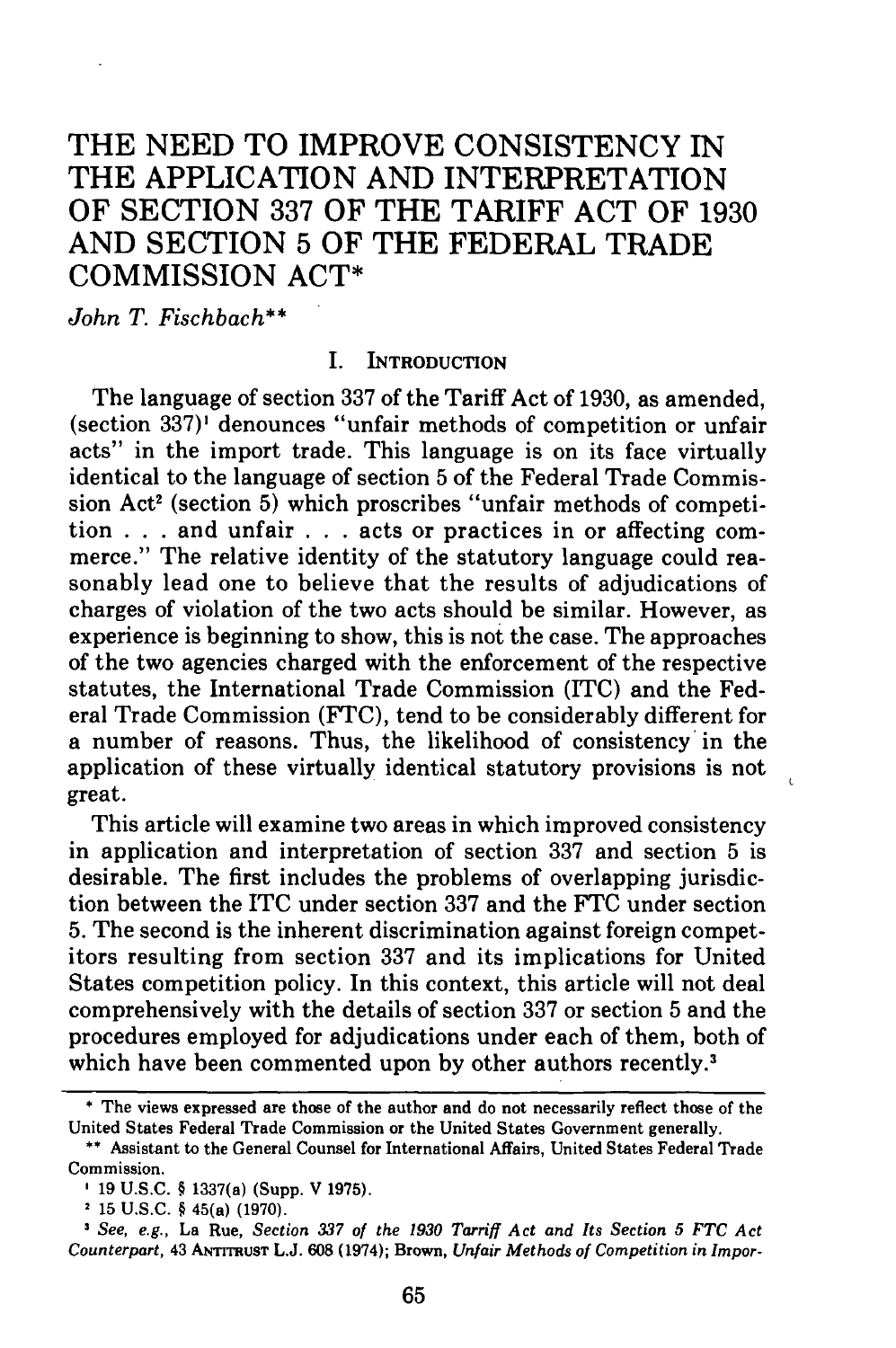#### II. JURISDICTIONAL OVERLAPS BETWEEN THE FTC **AND** ITC

Due to the virtually identical language between section **5** and section **337,** the jurisdiction of the respective agencies under the respective statutes clearly overlaps. Although it may be argued that the **ITC** should have exclusive jurisdiction over matters involving the import trade under section **337,** nothing can be found in the legislative history or case law under either section which indicates any such limitations. Section **337,** which came into existence after section 5,<sup>4</sup> was intended to shelter and protect United States industries,<sup>5</sup> rather than to replace section 5.<sup>6</sup> Section 5's applicability to matters involving foreign commerce is well established.' However, section **337** goes further than section **5 by** creating what is essentially a private right of action against "unfair methods of competition," which will be discussed below.

## *A. The Need to Avoid Duplication of Effort*

Due to the substantially common language used in both statutes, the jurisdiction of the **ITC** under section **337,** other than in what are essentially private controversies, is duplicative of a small area of the larger jurisdiction of the FTC under section 5.<sup>8</sup> Given this situation, there is a need to avoid duplication of effort within the area of overlap. The need arises in the interest of avoiding both unnecessary expenditures of public funds and the possible unfairness of requiring accused parties to answer to two agencies simultaneously with re-

\* In re Orion Co., 71 F.2d 458, 465 (C.C.P.A. 1934).

*I See, e.g.,* Branch v. FTC, 141 F.2d 31 (7th Cir. 1944); Eastman Kodak Co. v. FTC, 7 F.2d 994 **(2d** Cir. 1925); Sansui Electronics Corp., 86 F.T.C. 995 (1975).

**1** The precise extent of the overlap is not clear. In Certain Electronic Audio and Related Equipment, Investigation No. 337-TA-7 (I.T.C. filed July 10, 1973), I.T.C. Pub. No. 768 (April 1976), [hereinafter cited as Electronic Audio Equipment], the current Chairman of the ITC, citing an earlier decision, Convertible Game Tables and Components Thereof, Investigation No. 337-TA-34 (I.T.C., filed Oct. 26, 1972), Tariff Comm'n Pub. No. 705 (Dec. 1974) [hereinafter cited as Convertible Game Tables], decided that no "nexus" between the importation of a product into the United States and its involvement in the allegedly unfair practice is required for jurisdiction under section 337 to attach. Under this construction, virtually any unfair practice involving the sale of imported goods in the United States is within the scope of section **337.** Such broad construction was opposed **by** both the **FTC** and the Department of Justice. *See* letters from **FTC** to ITC dated March 9, 1976, and from the Department of Justice to ITC dated March 19, 1976.

*tation: the Expanded Role of the U.S. International Trade Commission Under § 337 of the Tariff Act of 1930, as Amended by the Trade Act of 1974,* 31 Bus. LAw. 1627 (1976).

**<sup>1</sup>** The FTC Act was enacted in 1914, 38 Stat. 717, while section 337's predecessor, section 316, was created in the Tariff Act of 1922, 42 Stat. 943.

<sup>19</sup> U.S.C. § 1337(a) provides that the ITC's proceedings and orders are to be "in addition to any other provisions of law."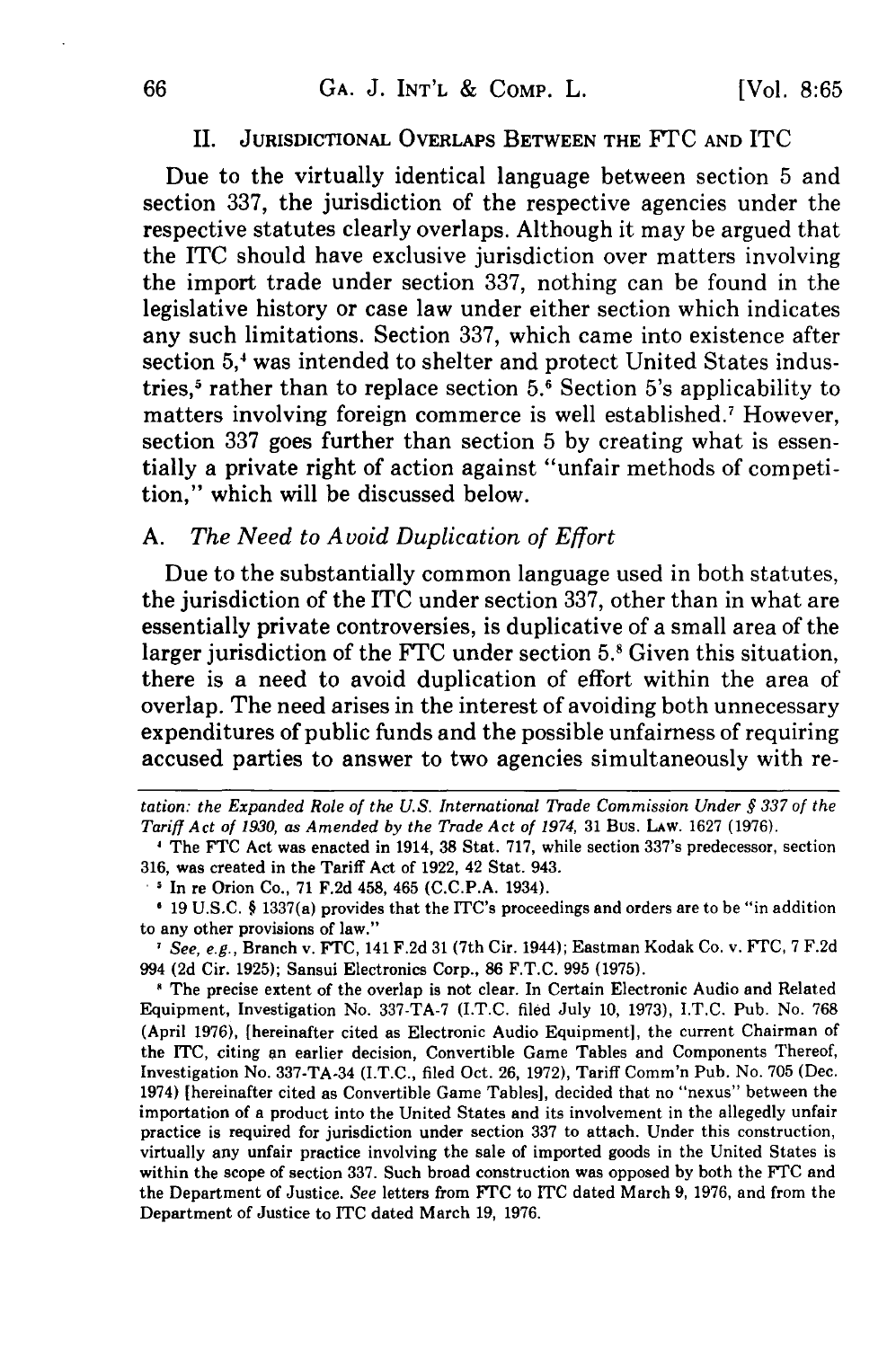spect to the same alleged conduct. Section 337 provides a basis for such avoidance by permitting actions initiated under it to be suspended during the pendency of other proceedings involving the same general subject matter.<sup>9</sup> However, this provision is discretionary with the ITC.<sup>10</sup> Although section 5 does not specifically authorize the FTC to defer to other agencies, the courts have recognized that the FTC has broad discretion in choosing the cases it brings."

The situation between the FTC and the ITC with regard to their jurisdictional overlaps may be compared to that between the FTC and the Antitrust Division of the Department of Justice with respect to matters arising under the Sherman and Clayton Acts. It is clear, for example, that conduct which violates the Sherman Act,<sup>12</sup> which is enforced by the Department of Justice, may also violate the FTC Act, and that the two agencies have concurrent jurisdiction over the various sections of the Clayton Act enforced by the FTC.<sup>13</sup> The FTC and the Department of Justice have for many years had a functional liaison arrangement through which duplication of effort is generally avoided.'" While it is clear that neither agency may prevent the other from seeking to enforce the laws against the same parties with respect to the same or similar conduct,<sup>15</sup> it is generally accepted that action by only one agency at a time is sufficient to protect the public interest.<sup>16</sup>

The need for such an arrangement between the ITC and the FTC to avoid duplication of effort with respect to acts which could be found to violate either section 5 or section 337 is apparent. Similar need exists with the respect to the overlap between the ITC and the Treasury Department in anti-dumping and countervailing duty

" *See, e.g.,* Roll, *Dual Enforcement of the Antitrust Laws by the Department of Justice and the FTC: The Liaison Procedure,* 31 Bus. LAW. 2075 (1976). Revisions of that procedure may now be in the making. *See* 834 **ANTITRUST** & **TRADEREG.** REP. **(BNA)** at **A-8, 9 (1977).**

, *See* FTC v. Cement Institute, 333 U.S. 683, 693 (1948).

, *See* FTC **OPERATING MANUAL,** 3.20B and app. D (1972), which provides that FTC investigations may properly be closed *inter alia* if there are proceedings by another government agency or private litigation with regard to the same conduct.

<sup>19</sup> U.S.C. § 1337(b)(1) (Supp. V 1975).

**<sup>0</sup>** For example, the ITC has used this provision recently in Certain Plastic Fastener Assemblies, Investigation No. 337-TA-36 (I.T.C., Notice of Suspension of Investigation Oct. 13, 1977). However, the ITC did not suspend proceedings, for example, in Certain Color Television Receiving Sets, Investigation No. 337-TA-23 (I.T.C., filed Jan. 15, 1976) [hereinafter cited as Color TV Sets].

*See, e.g.,* Moog Industries v. FTC, 355 U.S. 411 (1958).

**<sup>2</sup>**15 U.S.C. § 1, *et. seq.* (1970).

**<sup>&#</sup>x27;** *See, e.g.,* FTC v. Brown Shoe Co., 384 U.S. 316 (1966); FTC v. Cement Institute, 333 U.S. 683, 693 (1948); 15 U.S.C. § 21 (1970).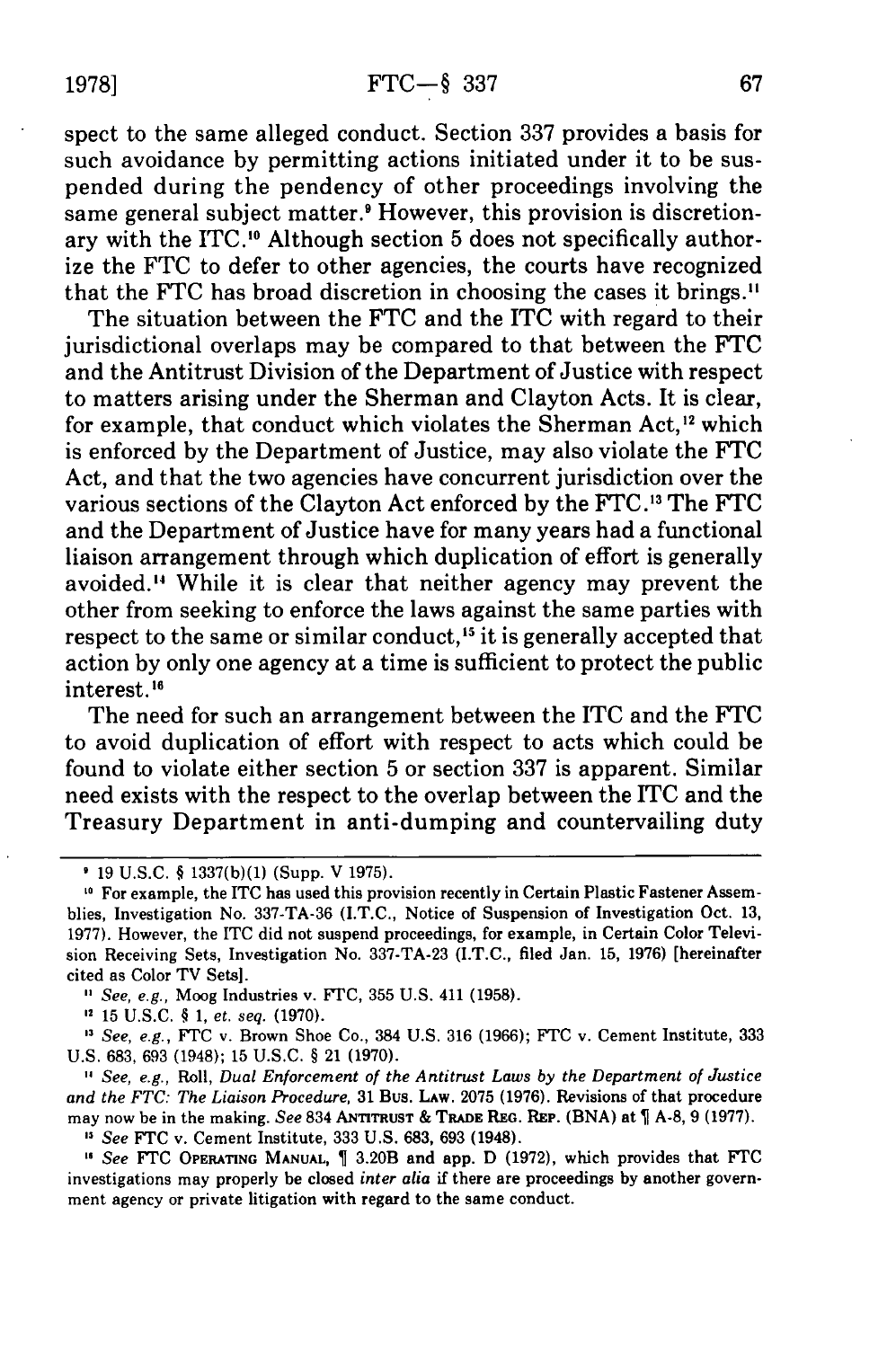cases. As the letter from the **FTC** to the ITC in connection with the matter of *Color TV Sets"* demonstrates, however, such arrangements have not been made. Unless the agencies are prepared to enter into appropriate liaison arrangements or exercise great forbearance, it appears that the ITC is likely to duplicate under section 337 the activities of other agencies in the same general area, with a consequentially increased burden for the taxpayers who must support both agencies.

Possible legislative solutions to the legislatively created jurisdictional overlap might include either making the jurisdiction of one agency in such areas exclusive, $18$  that is, ousting the other agencies from jurisdiction, or making avoidance of duplication of effort mandatory by requiring each agency to defer to the agency which had initiated a prior proceeding involving substantially the same conduct. However, neither of these possibilities appears to be realistic at this time.

# *B. Need for Consistency in Interpretation of Identical Statutory* Language

Although the ITC has indicated that it is prepared to accept certain fundamental judicial precedents in dealing with established antitrust principles, it also has indicated that it does not feel bound by the precedents of the FTC in interpreting what are or are not unfair methods of competition or unfair acts or practices.<sup>19</sup> Perhaps this is as it should be, since interpretation of such broad language is properly committed to agency discretion and may change as beliefs and practices change over the years. As the Supreme Court pointed out in *FTC v. Sperry & Hutchinson Co.,* the FTC "does not arrogate excessive power to itself if, in measuring a practice against the elusive, but congressionally mandated standard of fairness, it, like a court of equity, considers public values beyond simply those enshrined in the letter or encompassed in the spirit of the antitrust laws."<sup>20</sup> However, assuming that the same broad discretion is avail-

<sup>7</sup> Color TV Sets, *supra* note **10,** Letter from FTC to **ITC** (Aug. 16, 1976).

**<sup>\*</sup>** The differences of opinion concerning jurisdiction and the application of section 337 between the ITC and other agencies have apparently caught the eye of Congress. One currently pending bill, **S.** 1990, introduced Aug. 3, 1977, would *inter alia,* strip the ITC of its jurisdiction over section 337 and transfer proceedings under the statute to a new cabinet Department of International Trade and Investment in the interest of providing a coordinated policy approach by the Government in this area. This approach, however, would still have the overlap between section 5 and section 337.

**<sup>&</sup>quot;** *See* Electronic Audio Equipment, note 8 *supra.* **-** 405 U.S. 233, 244 (1972).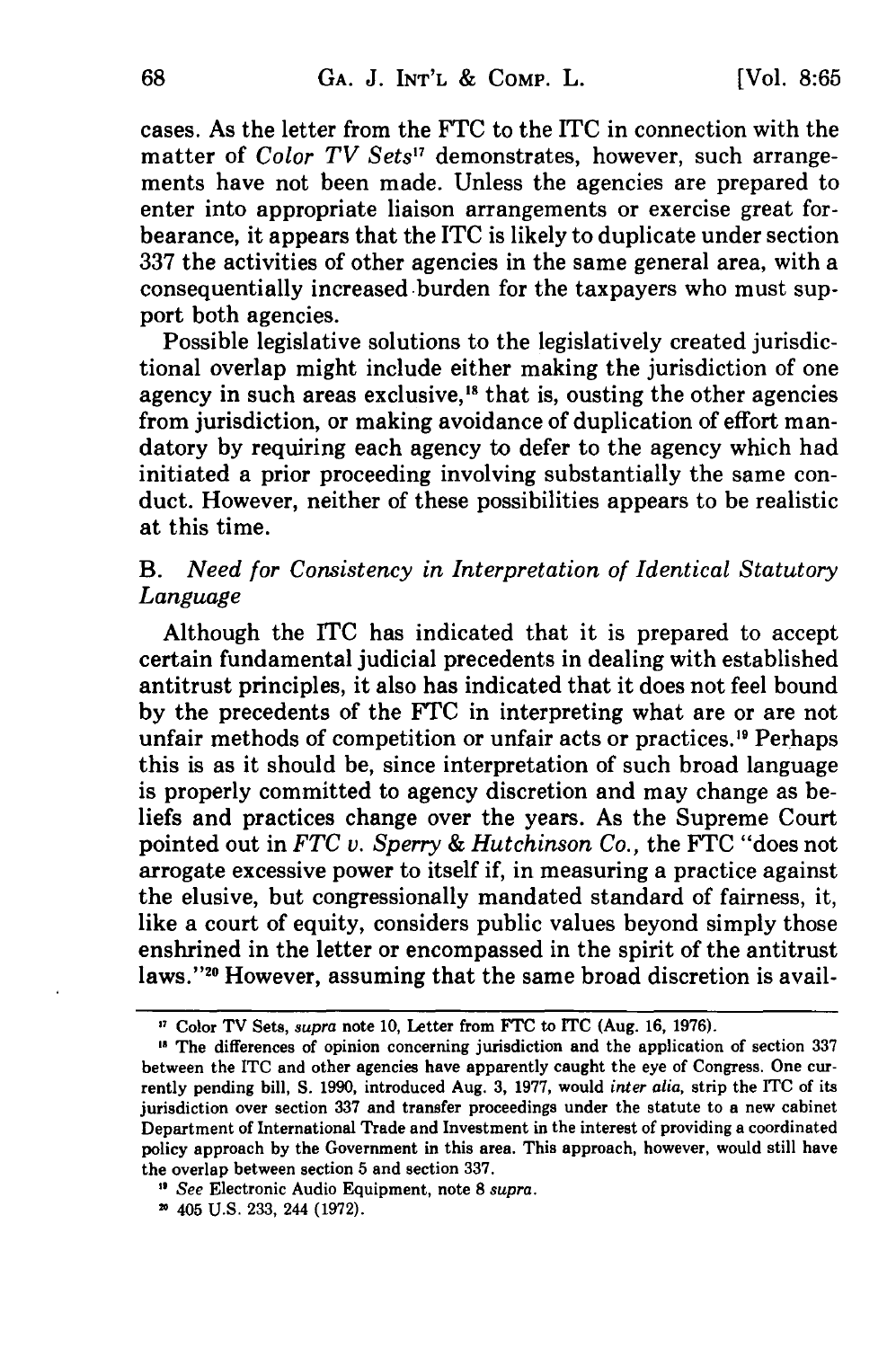able to the **ITC** in interpreting section **337** as is available to the **FTC** in cases under section **5,** there is the anomaly of precedents in competition and consumer protection issues being set **by** an agency whose mandate is neither the protection of competition overall nor protection of the consumer, but protection of domestic enterprises.<sup>2</sup> In the interest of coordinated and consistent competition and consumer protection policies, this situation is undesirable.

The reasons for concern are several. First, with respect to factual determinations, the ITC, as opposed to the **FTC,** is obliged to determine whether there has been or is likely to be injury to a domestic industry.22 It is required to make similar determinations in other types of matters as well, such as in anti-dumping cases.<sup>23</sup> Its findings of injury from time to time have apparently turned simply on questions of whether the domestic industry in question had been forced to lower prices in order to avoid losing sales to foreign competitors,<sup>24</sup> without regard for such issues as whether the foreign competitors were more efficient or possessed comparative advantages in labor or raw material prices, or whether the prices established **by** the domestic industry were inflated and noncompetitive in the first place. Thus, while competition policy under the antitrust laws is concerned with the health of the United States' economy overall and the interest of the public in paying the lowest prices possible, $25$  the ITC is forced **by** section 337's language to place the interest of particular domestic competitors in the forefront of its decision making process . 2

**<sup>21</sup>**In re Orion Co., **71 F.2d** 458, 465 **(C.C.P.A.** 1934).

**<sup>&</sup>quot; 19 U.S.C. §** 1337(a) (Supp. V **1975).** Although the section also denounces unfair acts which "restrain or monopolize trade and commerce in the United States" in the alternative to finding injury to a domestic industry, the determination of injury is considered in practice in every case. Complaints filed with the **ITC,** as one might expect, universally allege injury to a domestic industry.

<sup>21</sup>**19 U.S.C. §** 160(a) (Supp. V **1975).**

**<sup>24</sup>**Articles Comprised of Plastic Sheets Having An Openwork Structure, Tariff Comm'n Pub. No. 444, at **9 (1971).** Note that the ITC was named the Tariff Commission, prior to the enactment of the Trade Act of 1974. **19 U.S.C. 2231** (Supp. V **1975).**

<sup>23</sup>*See, e.g.,* Northern Pac. Ry. v. United States, **356 U.S. 1,** 4-5 **(1958);** Atlas **Bldg.** Prods. Co. v. Diamond Block **&** Gravel Co., **269 F.2d 950** (10th Cir. **1959),** *cert. denied,* **363 U.S. 843 (1960).**

**<sup>&</sup>quot;** It appears that Congress may have intended to change the ITC's focus in this regard when it amended section **337** in the Trade Act of 1974. *See,* **SENATE COMM. ON FINANCE, TRADE REFORM AcT OF** 1974, **S.** RE. No. **1298, 93d** Cong., **2d** Sess. **193-200** *reprinted in* [1974] **U.S. CODE CONG. & AD. NEWS 7186, 7326-332.** The Committee stated "that the public health and welfare and the assurance of competitive conditions in the United States economy must be the overriding considerations in the administration of this statute." Accordingly, the **ITC** was to be required to consider the impact of any proposed orders, and to refuse to issue orders if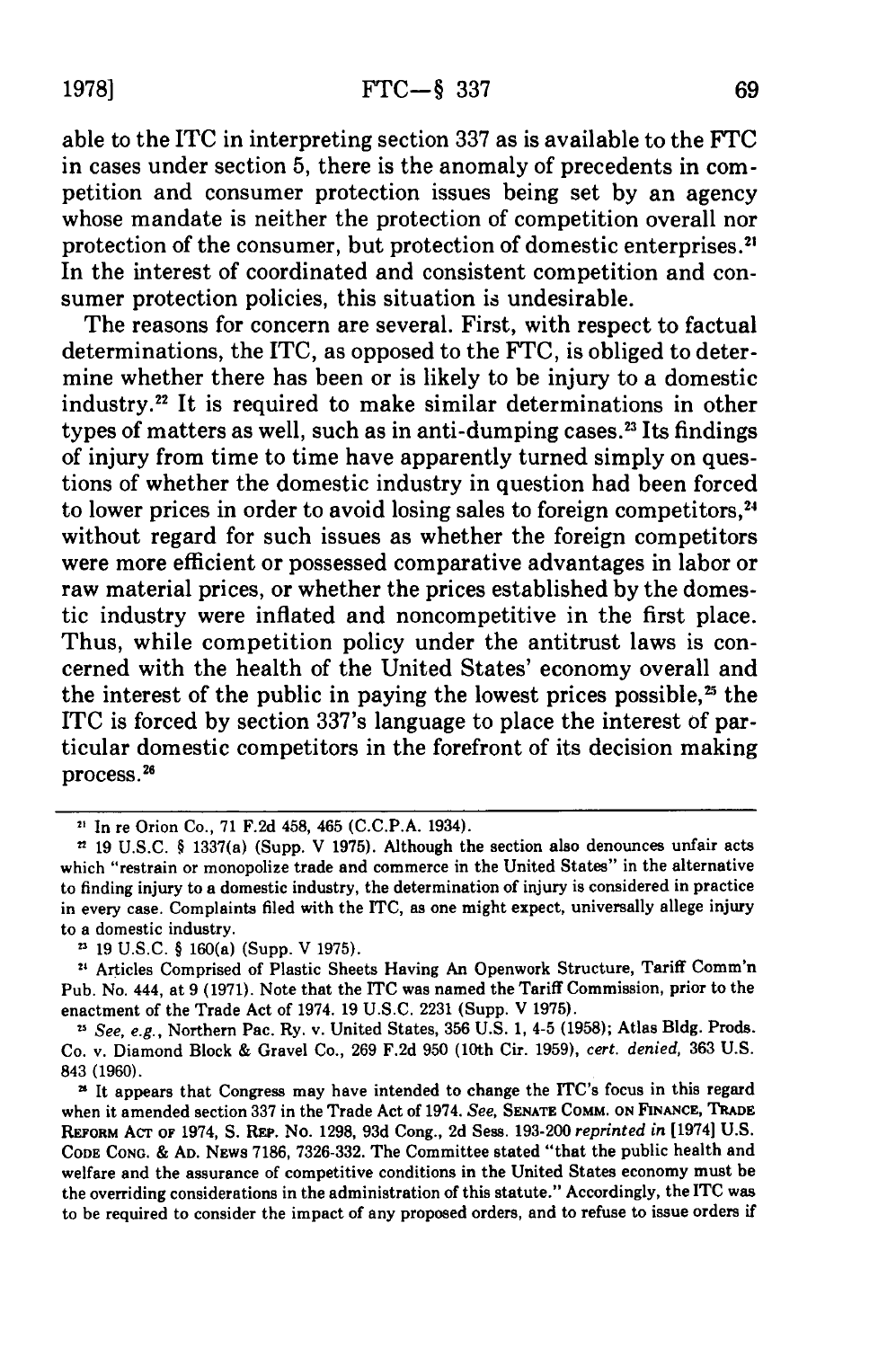In cases in which domestic industry appears to be losing out to foreign competition, there is pressure for the ITC, considering the policies which underlie section 337, to find some species of unfairness on which to base remedial measures. Placing the welfare of individual competitors above the maintenance of a competitive market, however, tends to reduce the effectiveness of competition and may encourage the continued use of noncompetitive or obsolescent technology, organization, and distribution systems. Continued operation of a noncompetitive domestic enterprise, in the long run, will harm the public both through the higher prices it is forced to pay and the delay of increased efficiency in the United States industry which competition should promote. Section 337, however, tends in practice to strike the balance in favor of domestic enterprises rather than in favor of competition in the United States market.

Second, with respect to legal determinations of what constitutes unfairness under section 337 and section 5, the potential for interpretation of virtually identical language in different ways by two different and equally independent agencies causes substantial uncertainty. Not only are the two agencies different in terms of overall purpose and underlying policies, but they also differ markedly in terms of the situations with which they deal on a regular basis. This difference has resulted in differing expertise. The FTC has judicially recognized expertise in making determinations of unfairness in both competition and consumer protection matters based on its long experience in these fields.<sup>27</sup> The ITC's experience is more specialized and limited in the competition and consumer protection fields. Handling of cases of unfair methods of competition (other than in patent-based cases) has been a relatively minor part of the ITC's overall activity, unlike the FTC's routine consideration of such matters. The ITC's involvement with consumer protection aspects of commercial transactions has been even less substantial, whereas such cases have constituted the majority of matters before the FTC in recent years.<sup>28</sup>

Without frequent routine handling of matters in the competition and consumer protection areas, it is understandable that the ITC might be inclined to view matters differently from the FTC, even if

their overall effect on the public health and welfare or on competition would be negative, "particularly . . . in cases where there is any evidence of price gouging or monopolistic practices in the domestic industry." *Id.* at 197.

*See, e.g.,* FrC v. Colgate-Palmolive Co., 380 U.S. 374, 385 **(1965).**

**<sup>&</sup>quot;** *See* 1976 F.T.C. **ANN.** REP., 14, 24 for a comparison of the actual caseload statistics of the FTC in competition and consumer protection matters.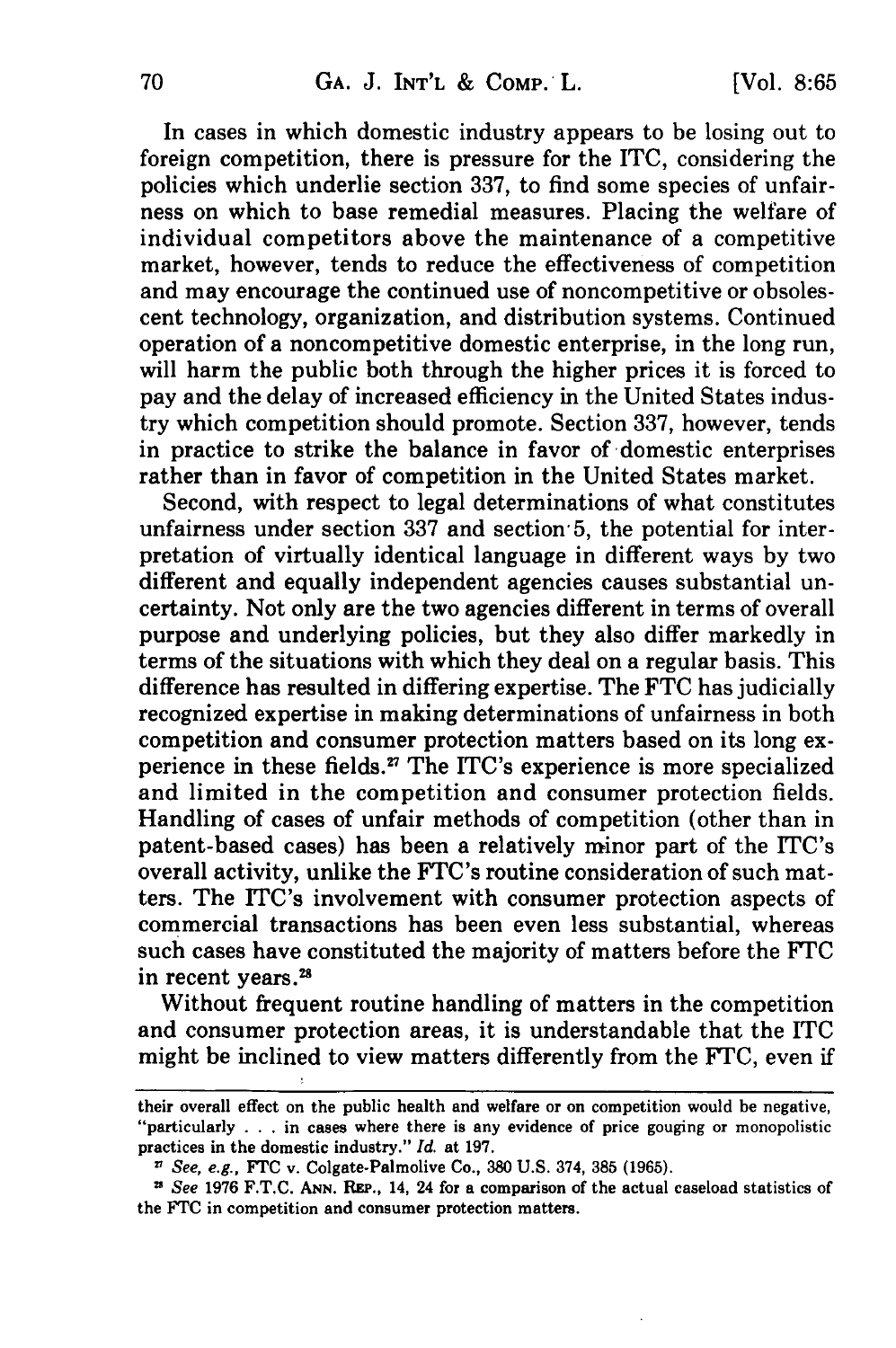the policy underpinnings of the two agencies were not as dissimilar as they are. Particularly in instances in which relatively novel forms of commercial behavior are involved, agencies which are not attuned in the same way to the standards of the marketplace and the expectations of the public are likely to have difficulty in arriving at similar conclusions as to what conduct is unfair and which remedies would be most appropriate.

Third, making determinations under sections 5 and 337 involves application of both competition and consumer protection policy. Both statutes are aimed broadly at preserving fairness in the market place. However, once again we see different policy outlooks of the FTC and ITC on these matters. The FTC is ultimately concerned with protecting the public's interest in having access to the widest variety of products and services through open and nondeceptive competition in the market.<sup>29</sup> The ITC, consistent with its overall purpose of protecting American industry not only through section  $337$  but also through the other laws it enforces,<sup>30</sup> is understandably reluctant to recognize a competition policy which would allow American enterprises to be injured or eliminated by more efficient or better managed foreign competitors,<sup>31</sup> even if American consumers were likely to benefit from the competition.

Such a policy outlook on the part of the ITC does not square with the policy of free and open competition espoused by the FTC, the United States Department of Justice, and the antitrust laws in general. In effect, such a policy can act to limit fair and efficient foreign competition which frequently may be the best method of keeping American industries competitive world-wide. If American markets are preserved for American firms on a preferential basis, American companies will have less incentive to develop the superior efficiency of operation and aggressiveness of management which is essential if they are to compete effectively in international trade.

Fourth, the potential for conflicting interpretations is compounded by the fact that initial appellate review of decisions under section 337 and section 5 is not in the same judicial channel. Deci-

**<sup>&</sup>quot;** *See, e.g.,* FTC v. Brown Shoe Co., 384 **U.S. 316 (1966); FTC** v. Algoma Lumber Co., 64 **F.2d 618** (9th Cir. **1933),** *cert. denied,* **290 U.S. 607 (1933).**

**<sup>19</sup> U.S.C.** § 160(a) **(1970 &** Supp. V **1975).**

**SI** Although section **337** states that the injured industry must be "efficiently and economically operated," it does not set standards for measuring relative efficiency and economy of operation or require that the domestic industry be as efficiently or economically operated as its foreign competitors. The author is not aware of any section **337** antitrust case in which inefficiency of the domestic industry has been found.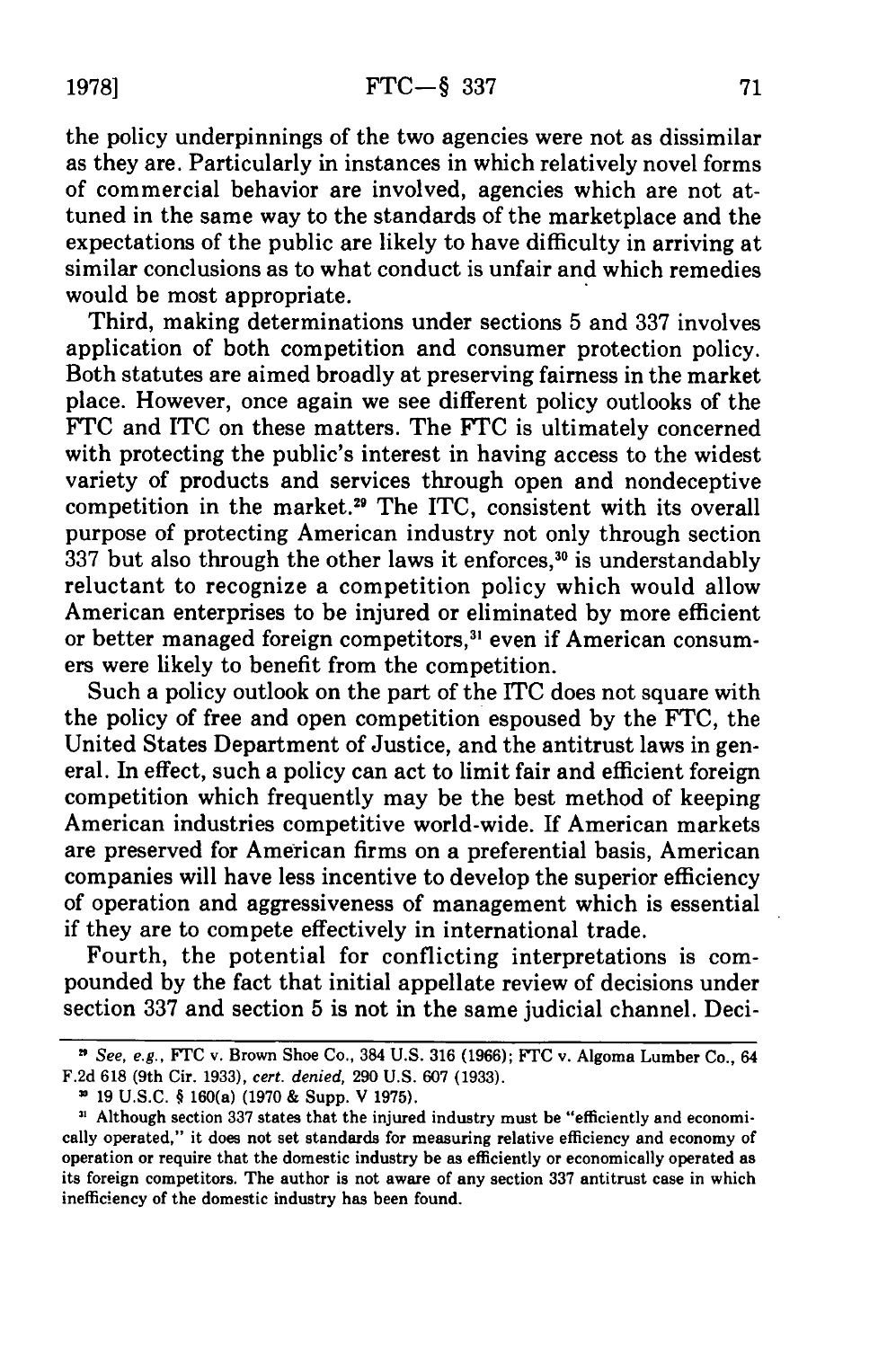sions of the FTC are reviewable in the United States Court of Appeals, 2 whereas decisions of the International Trade Commission are reviewed in the Court of Customs and Patent Appeals (CCPA).33 The CCPA handles matters involving unfair methods of competition even less frequently than the ITC. Although certiorari from appellate decisions in both systems may be sought in the Supreme Court,<sup>34</sup> in practice it has been rare for the Supreme Court to hear cases from the Court of Customs and Patent Appeals. Given this situation, the likelihood of consistency in application through the judicial review process is not great.

## III. SECTION 337-A DISCRIMINATORY METHOD OF PROVIDING A PRIVATE RIGHT OF ACTION **AGAINST** "UNFAIR **METHODS** OF **COMPETITION"?**

Considering the policy purposes of section **337** over the years as described above, it is not surprising that the statute is discriminatory in that it can be invoked only against foreign producers and importers. In contrast, section **5** is applicable to all persons, partnerships or corporations in or affecting United States commerce, without regard to nationality. The discrimination inherent in section **337** compared to section **5** is manifested in three ways: **(1)** in its scope of application; (2) in terms of the remedies available against violators; and **(3)** in substantive interpretation.

## *A. Discrimination in Scope of Application*

It is well settled that no private right of action exists under section 5 of the Federal Trade Commission Act.3 The policy reasons for this situation are relatively simple. The language of section 5 condemning "unfair methods of competition or unfair or deceptive acts or practices" is extremely broad. A criminal statute of such breadth would arguably be "void for vagueness."<sup>36</sup> However, the FTC Act is made precise in practice through the rulings of its enforcing agency.

*u* 15 **U.S.C.** § 45(c)-(e) **(1970).**

**<sup>19</sup> U.S.C.** § 1337(c) (Supp. V **1975).**

*<sup>&</sup>quot;* See discussion in La Rue, note **3** supra, at **612,** concerning the doubtfulness of the availability of certiorari in section **337** cases.

<sup>&</sup>quot; See, e.g., Holloway v. Bristol-Myers Corp., 485. **F.2d 986 (D.C.** Cir. **1973).** But see Guernsey v. Rich Plan of the Midwest, **ANITRUST & TRADE** REG. REP. **(BNA)** No. **751, D-1 (1976),** in which a private right of action against a party allegedly in violation of an **FTC** order was recognized.

*N,* But see Zenith Radio Corp. v. Matsushita Elec. Indus. Co., 402 F. Supp. **251 (E.D.** Pa. **1975),** upholding the constitutionality of the treble damages provisions of the Antidumping Act of **1916, 15 U.S.C.** §§ **71-77 (1970),** against a "void for vagueness" challenge.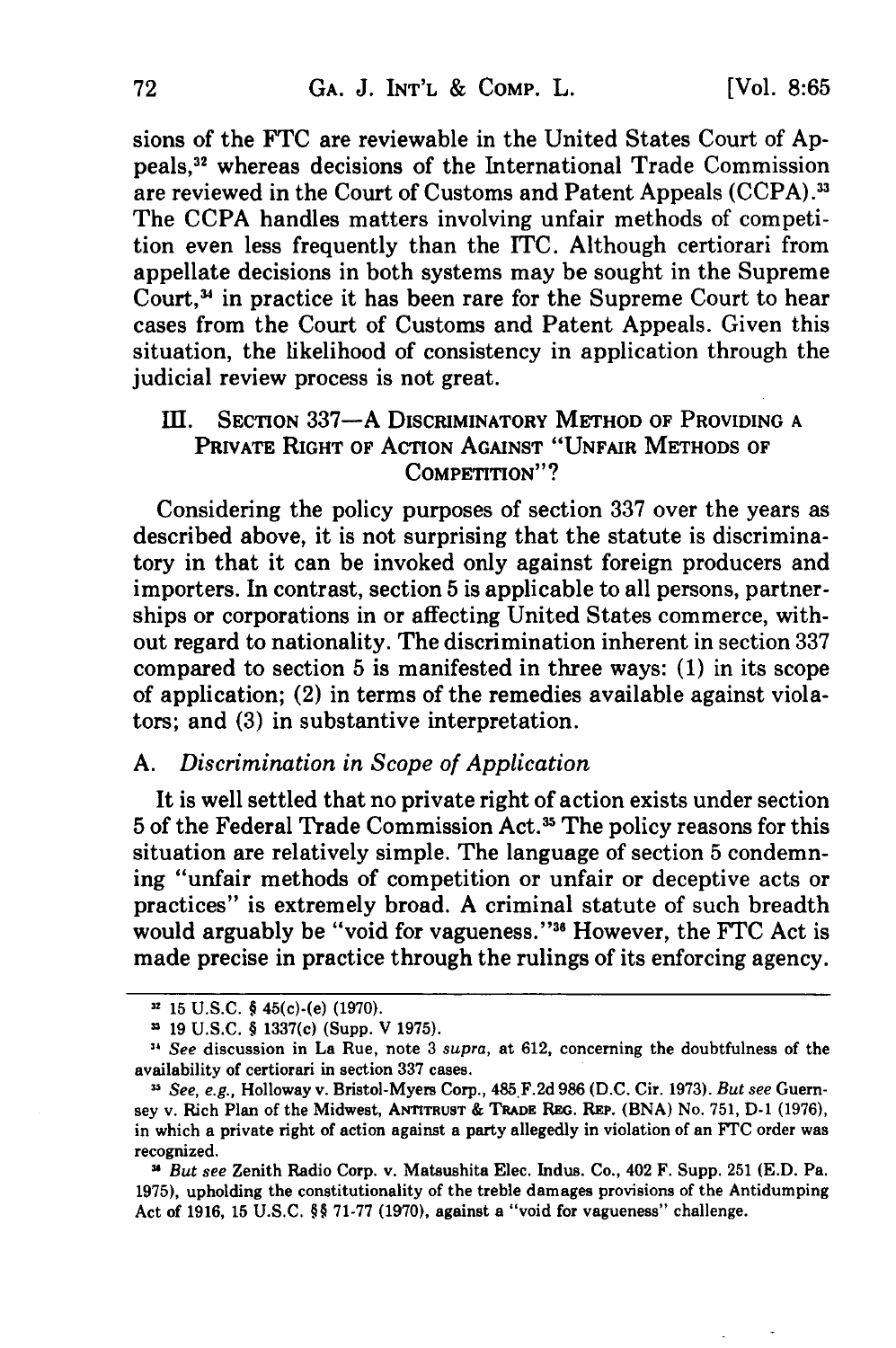The operative provisions of section 5 provide for administrative proceedings in the first instance. Rulings of the **FTC** under it are prospective in operation. The decision to initiate proceedings under section 5 is made by the FTC as a whole, and the Commission is required to act only in the public interest, rather than to redress private wrongs or become involved in private controversies.<sup>37</sup> The FTC does not have criminal jurisdiction, nor does it have authority to impose civil penalties for violations of the Act without proceeding through the courts. Civil penalties may only be imposed upon persons who have either violated orders of the Commission prohibiting continuation of specific activities or trade regulation rules which also prohibit specific activities.<sup>38</sup> Further, since section 5 can only be invoked by the Commission in the first instance rather than by private parties, problems of inconsistent application as between different industries or parties are largely forestalled.<sup>39</sup>

By contrast, section 337 provides that upon receipt of verified complaints in proper form, the ITC "shall" initiate investigations into conduct which arguably violates the terms of the statute.<sup>40</sup> Since the statute is applicable only against foreign producers or importers, however, there is an immediate discrimination. Persons who are being victimized by identical acts on the part of domestic producers or resellers are left without a private right to commence an administrative proceeding. There also is no private judicial remedy unless the allegedly unfair acts of domestic parties come within the ambit of the antitrust laws as defined in the Clayton Act." Secondly, under the ITC's procedures, the complainant's attorney in effect acts as prosecutor,<sup>42</sup> rather than a government attorney as in FTC proceedings.<sup>43</sup>

Thus, accusations of "unfair methods of competition or unfair acts" resulting in injury to private parties may be lodged under

15 **U.S.C.** §§ 12, **15, 26 (1970).**

*' See* **16** C.F.R. § **3.1,** *et seq.* **(1977)** for the procedures applicable to *FTC* adjudications under section **5.**

*<sup>13</sup>See* **19** C.F.R. § 210 **(1977),** which provides procedural rules for proceedings under section **337,** including rights of complainants. As one might expect, attorneys representing private parties are not as likely as government attorneys to recognize possible public interests which may be found on the side of a respondent.

<sup>31</sup>*FTC* v. Klesner, **280** U.S. **19 (1929).**

*See* **15 U.S.C.** § 45(1) and **(m) (1970).**

*<sup>&#</sup>x27; See* Holloway v. Bristol-Myers Corp., 485 **F.2d 986 (D.C.** Cir. **1973),** for a discussion of the reasons why enforcement **by** the **FTC** is preferred.

**<sup>19</sup> U.S.C.** § **1337(b)(1)** (Supp. V **1975).** The mandatory language of the statute gives the ITC little discretion to refuse to accept technically well-drawn complaints.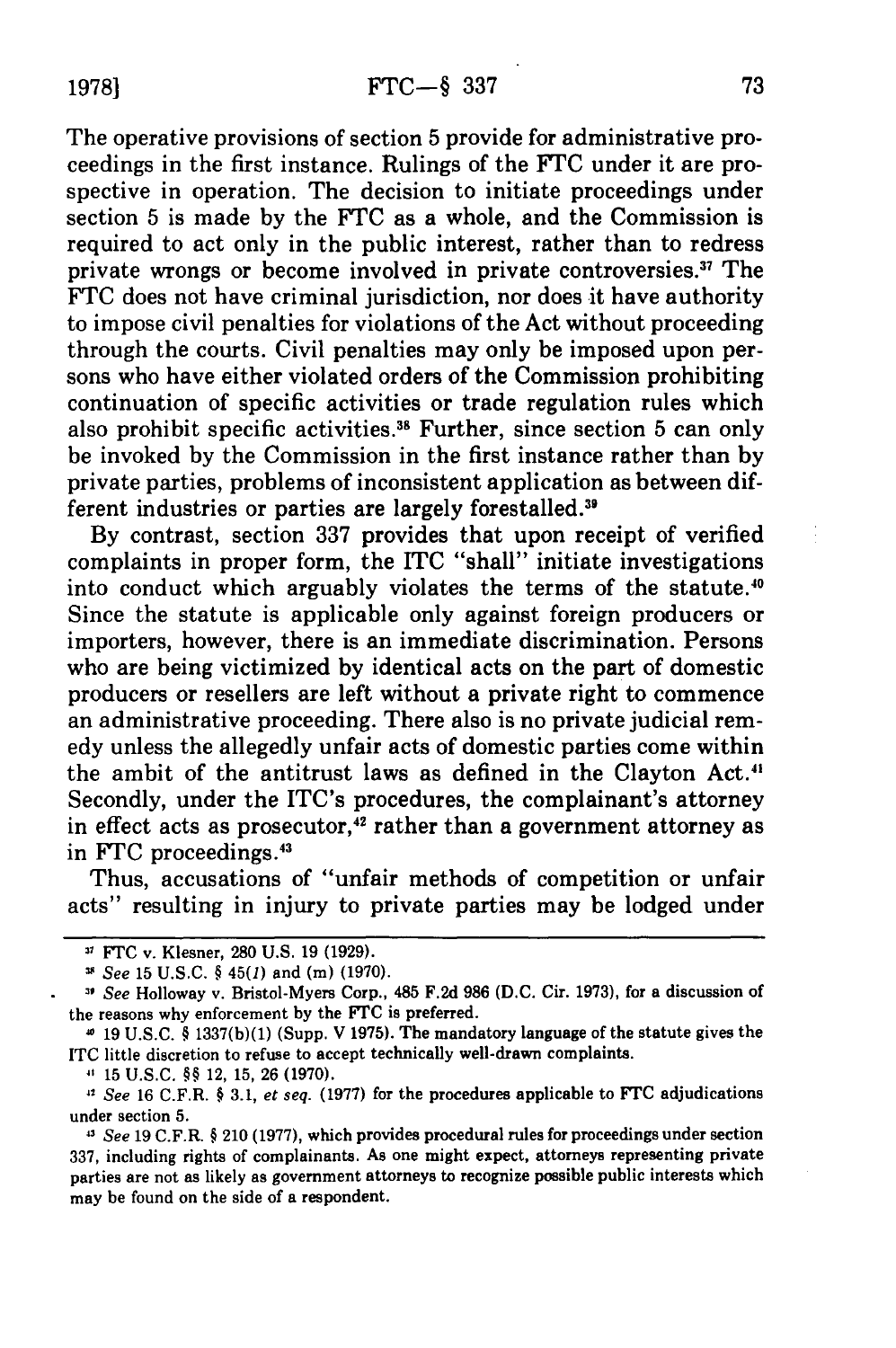section 337 without having to meet the "public interest" criteria required for proceeding under section 5. Foreign producers or importers may thus be forced to defend themselves against charges which could not be leveled against domestic competitors alleged to have engaged in identical conduct. Being subjected to such proceedings and the possible penalties if violations are found tends to weaken the competitiveness of foreign producers and importers *visa-vis* their domestic competitors.

Further, while no one should presume that domestic competitors would act in bad faith in filing complaints under section 337, the potential for anticompetitive use of that section against manufacturers and importers of foreign products is substantial. 4 With lower burdens of proof and less restrictive rules of evidence than normally would be required in private actions under the antitrust laws,<sup>45</sup> American businessmen who desire to restrict or eliminate competition from abroad may seize upon virtually any type of activity which might be deemed unfair, ranging from classic cases of patent infringement or price fixing to such *de minimis* acts as misleading representations at the point of sale by employees of a seller who is in some way affiliated with an importer. Acts normally considered to be "unfair" only to consumers have been included in proceedings under section 337.45

#### *B. Discrimination in Remedies Available*

Section 337 authorizes the ITC to issue orders excluding goods involved in violations from the United States market.<sup>47</sup> The ITC has previously recommended the use of such an order in one antitrust case under section 337.45 No comparable authority exists under section 5 or the other antitrust laws.49 Thus if foreign producers or

**<sup>&</sup>quot;** See La Rue, note 3 supra. If it were possible to demonstrate that complaints against importers or foreign producers were filed in bad faith with an anticompetitive purpose, a private action under section 4 of the Clayton Act, 15 U.S.C. § 15 (1970), could be brought against the complainants. California Motor Transport Co. v. Trucking Unlimited, 404 U.S. 508 (1972).

<sup>&</sup>lt;sup>45</sup> Under section 337, injury to competition overall need not be shown. Further it is clear that the rules of evidence in judicial proceedings do not apply in administrative hearings, see, e.g., FTC v. Cement Institute, 333 U.S. at 705-06. The ITC's rules on evidence are typically broad, providing that, "[r]elevant, material and reliable evidence shall be admitted." 19 C.F.R. § 210.42 (1977).

<sup>&</sup>quot; See, Convertible Game Tables, note **8** supra.

<sup>&#</sup>x27; 19 U.S.C. § 1337(e) (Supp. V 1975).

Tractor Parts, Tariff Comm'n Pub. No. 443 (Dec. 1971) (this decision reversed the earlier one). Tractor Parts, Tariff Comm'n Pub. No. 401, (June 1971) (this original decision recommended an embargo on Berco parts).

<sup>&</sup>quot; See 15 U.S.C. § 45 (1970) and 15 U.S.C. § 12 (1970) and the "antitrust laws" defined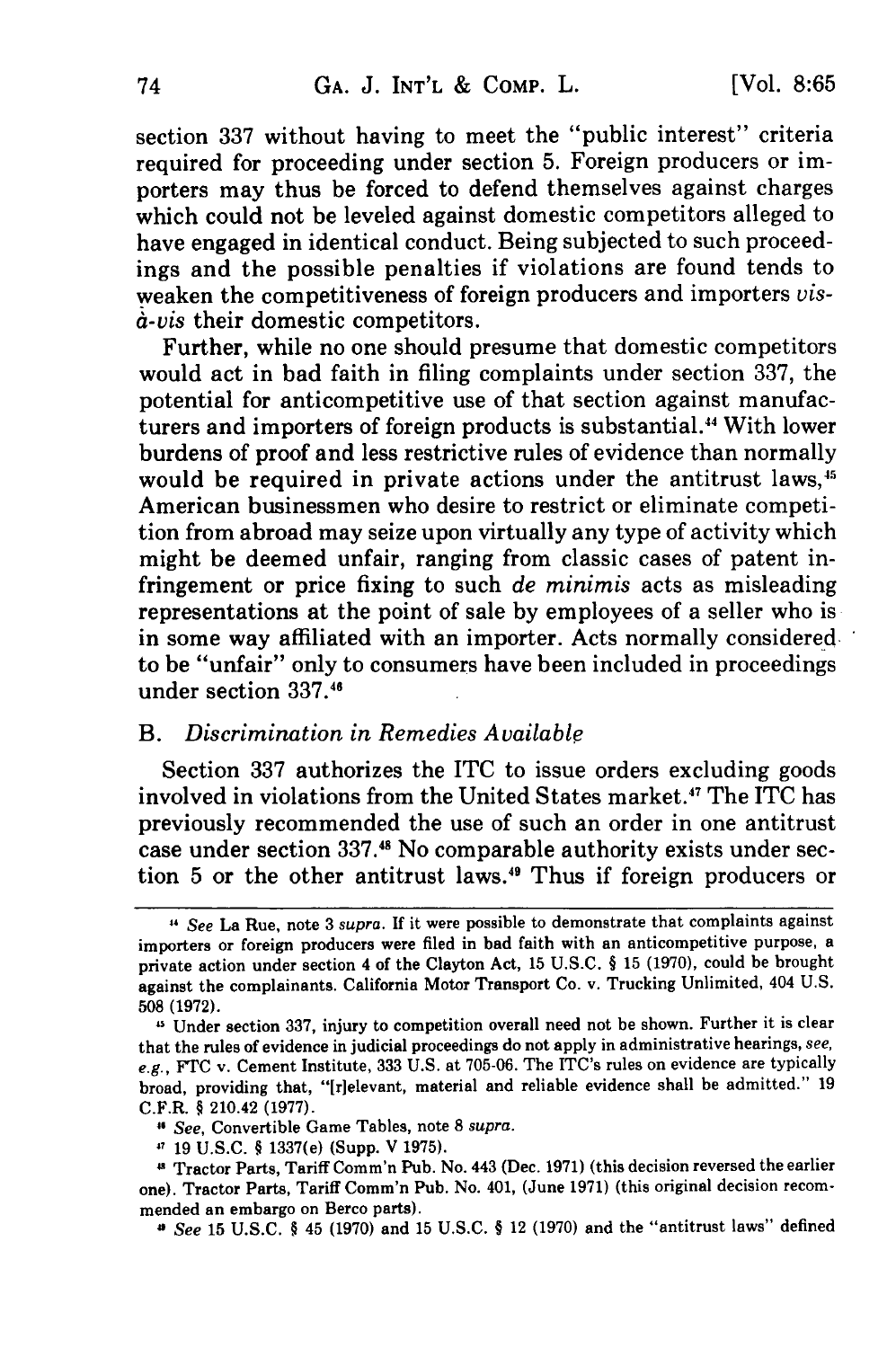importers are found to have engaged in "unfair" conduct, they face remedial orders which are potentially more crippling than the damages which injured parties might recover in a civil damage suit or the provisions of a "cease and desist" order issued by the FTC.

While such exclusion orders may be appropriate to defend lawful monopolies in patent-based cases, their anticompetitive effect is obvious. If one accepts the concept that competition is the best means of allocating resources and encouraging efficiency, it makes no sense to use remedial measures which will totally prevent competition in the future.<sup>50</sup> Rather, orders should be framed with a view towards encouraging fair competition in the public interest. Exclusion orders should therefore be used only in cases involving patents, and should be applied sparingly even in those cases, if other appropriate means are sufficient to protect the legitimate interests of the patent holder.

Due at least in part to the severity of the remedies available if ITC proceedings are allowed to run their course, avoiding anticompetitive settlements between complainants and the parties accused of unfair conduct under section 337 is another cause for concern. The temptation for foreign manufacturers or importers to enter into unduly restrictive settlements to avoid exclusion orders and reduce the burdens of litigation is considerable. It could result in settlements which would diminish the competitive vigor of importers in United States commerce generally. In recent years imports have provided the basis for much of the competition in several major American industries. It would be unfortunate if the American public were to be deprived of this source of competition and incentive for greater efficiency in American business.

For example, if the alleged unfairness consists of sales by an importer at unreasonably low prices, a settlement whereby the importer in effect agrees with the complainant to raise his prices may be satisfactory between the parties in eliminating the alleged "unfair" practice. Such a settlement, however, raises obvious diffi-

therein. A comparable order in the domestic context, for example, might consist of prohibiting the sale of products in a manner similar to that used by the Consumer Products Safety Commission for products found to be physically dangerous. 15 U.S.C. §§ 2057-2058 (Supp. V 1975). Imported products which are judged to be physically dangerous under the same standards as domestic products may also be excluded from the United States. 15 U.S.C. § 2066 (Supp. V 1975).

<sup>&</sup>lt;sup>3</sup> Even the ITC staff has apparently accepted the view that exclusion orders are inappropriate in antitrust proceedings under section 337. *See* Certain Angolan Robusta Coffee, Investigation No. 337-TA-16 (I.T.C., filed Nov. 26, 1974), Brief of Commission Investigative Staff Concerning Disposition of Investigation at 3 n.1.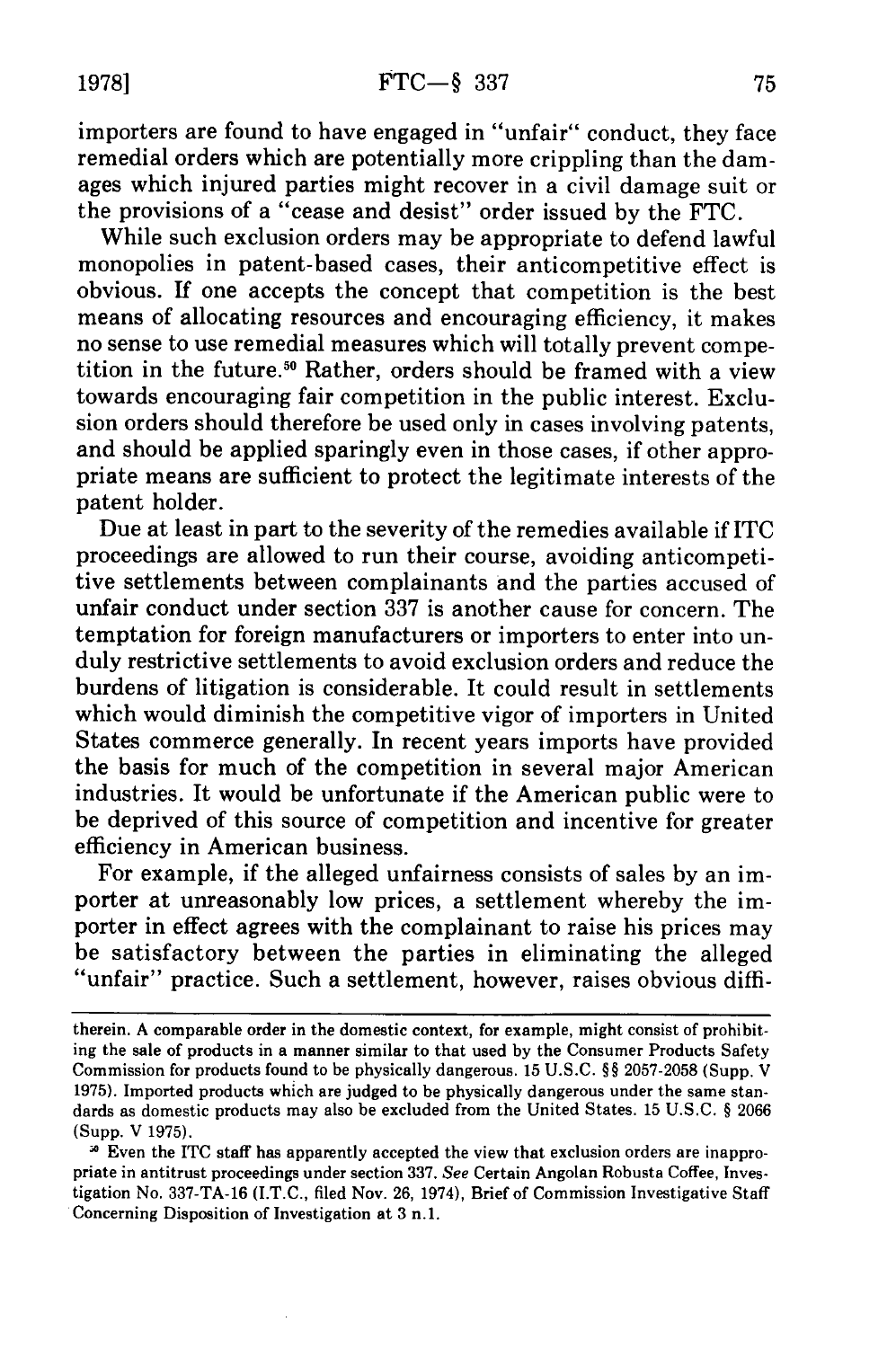culties under the Sherman Act<sup>51</sup> and FTC Act.<sup>52</sup> Thus it is conceivable that a settlement of a section 337 proceeding, once all its ramifications are known, might itself become the subject of antitrust action under other statutes.<sup>53</sup>

#### *C. Discrimination in Substantive Interpretation*

This situation would arise to the extent that section 337 may be interpreted by the ITC as reaching types of "unfair" conduct which are not condemned by the FTC under section 5. So far this discrimination remains a threat rather than a reality. In *Electronic Audio Equipment*,<sup>54</sup> the current Chairman of the ITC, while acting as Presiding Officer, announced his view that section 337 could reach unfair conduct not covered by other similar statutes.<sup>55</sup> In that proceeding, however, there was no occasion to test this proposition since no violation was found.

Should the ITC in future cases go beyond the expansive area already carved out by the FTC under section 5, the import may be substantial. At present one may only speculate how far such interpretations of unfairness might go. The existence of this uncertainty, however, is at least another factor which might induce persons accused of violation of section 337 to settle the proceedings.

# IV. **POSSIBLE WAYS TO ELIMINATE SECTION** 337's **INHERENT DISCRIMINATION**

There are a number of ways in which the present discriminatory situation could be remedied. One would be to do away with section **337** altogether, leaving actions against unfair methods of competition to the **FTC** under section 5 and actions against infringements of patents to the courts. This alternative would probably be unacceptable to those interests which secured passage of section **337** originally and continue to utilize it today. In this era of increasing resort to litigation, it is difficult to conceive that a right of action once granted would be taken away. Further, if one accepts the goal

<sup>15</sup> **U.S.C. §§** 1 et seq. **(1970).**

**<sup>.</sup>** 15 **U.S.C. §§** 41 et seq. **(1970).**

Although the **ITC** must consider motions for termination **by** reason of settlements, **19** C.F.R. **§ 210.51-55 (1977),** its record of recognizing anticompetitive activities which tend to favor domestic parties is not encouraging. See Furazolidone, Tariff Comm'n Pub. No. **299 (1969).**

<sup>&</sup>lt;sup>34</sup> See note 8 supra.

Id. Convertible Game Tables Investigation, supra note **8** at **36,** Recommended Decision of Commissioner Minchew.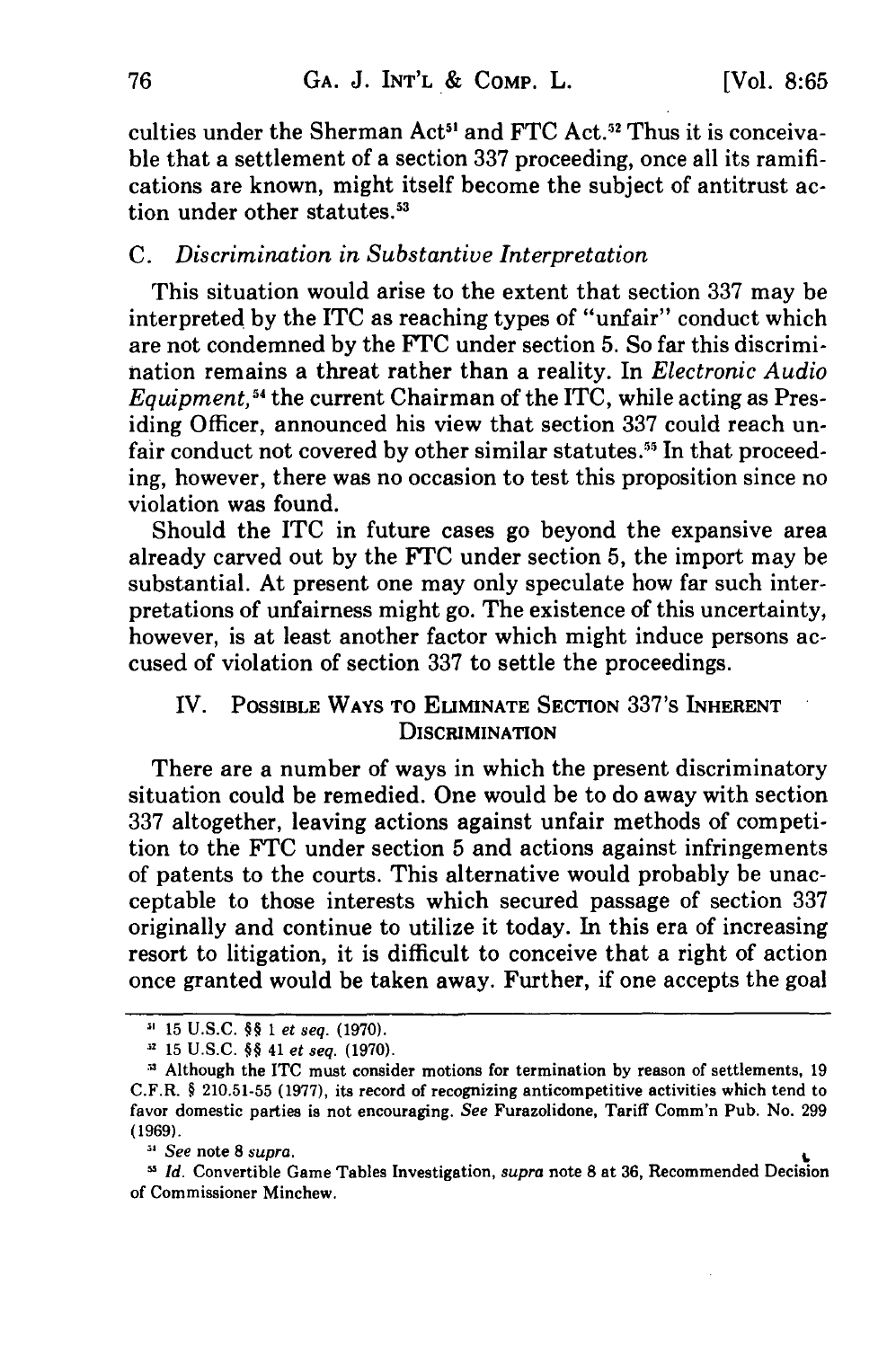that unfair methods of competition and unfair practices generally should be eliminated from the market place, actions initiated by injured parties provide a much greater likelihood of enforcement than would be the case if one were forced to rely on the limited resources of the law enforcement agencies.

Another possibility would be to require that the ITC not initiate investigations under section 337 except in matters where the public interest, as opposed to the private interests of complainants, is clearly involved." This would equalize the legal tests for initiation of proceedings under section 5 and section 337. It should also forestall the filing of *de minimis* cases under section 337.<sup>57</sup> It would not, however, resolve the problems of inconsistent interpretation of identical statutory language described earlier in this article.

Another possible method of remedying the discrimination, considering the unlikelihood of being able to cut back on rights of action already in existence, would be to create private rights of action under section 5 of the FTC Act similar to those existing under section  $337<sub>1</sub>$ <sup>58</sup> that is, required initiation of investigations upon receipt of sworn complaints under section 5 of the FTC Act in order to permit private actions against alleged perpetrators of unfair methods of competition. To do so, however, would require substantial expansion of the FTC in order simply to hear such complaints and rule upon them, even if private attorneys were permitted to act as prosecutors. To require that complaints be prosecuted only by agency staff members would be very costly in terms of FTC manpower and would doubtless be less than satisfactory to complainants. The impact on business of creating such private rights of action, while it would be difficult to estimate, would also be substantial. If the remedies were expanded to include damages<sup>59</sup> as well as

**51** Payment of restitution to victims of unfair conduct is not among the remedies which the FTC may order. *See,* Heater v. FTC, **503** F.2d **321** (9th Cir. 1974). However, actions by the FTC in the courts to obtain such restitution are authorized. **15** U.S.C. § **57b** (Supp. V **1975).**

FTC v. Klesner, **280** U.S. 19 (1929).

*See* Crocheted Bootie Sets from Korea, filed May 30, 1975, amended complaint filed July 14, 1975. This case was not accepted for docketing by the ITC. It involved, *inter alia,* allegations that the accused importer failed to pay minimum wages to employees who packed the imported bootie sets for distribution and resale.

*See §* 7(a) of the 1977 Amendment to the Federal Trade Commission Act, H.R. 3816, 95th Cong., 1st Sess. (1977). The Amendment proposed that private persons be granted rights of action in the courts to recover damages for violations of trade regulation rules or final cease and desist orders issued by the FTC. Such rights, however, would not have included authorization to initiate proceedings before the FTC with respect to violations of the **FTC** Act itself. This section was dropped prior to House and Senate approval of the bill. TRADE REG. REP. (CCH) Report No. 304, pt. **I,** at **8** (Oct. 24, 1977).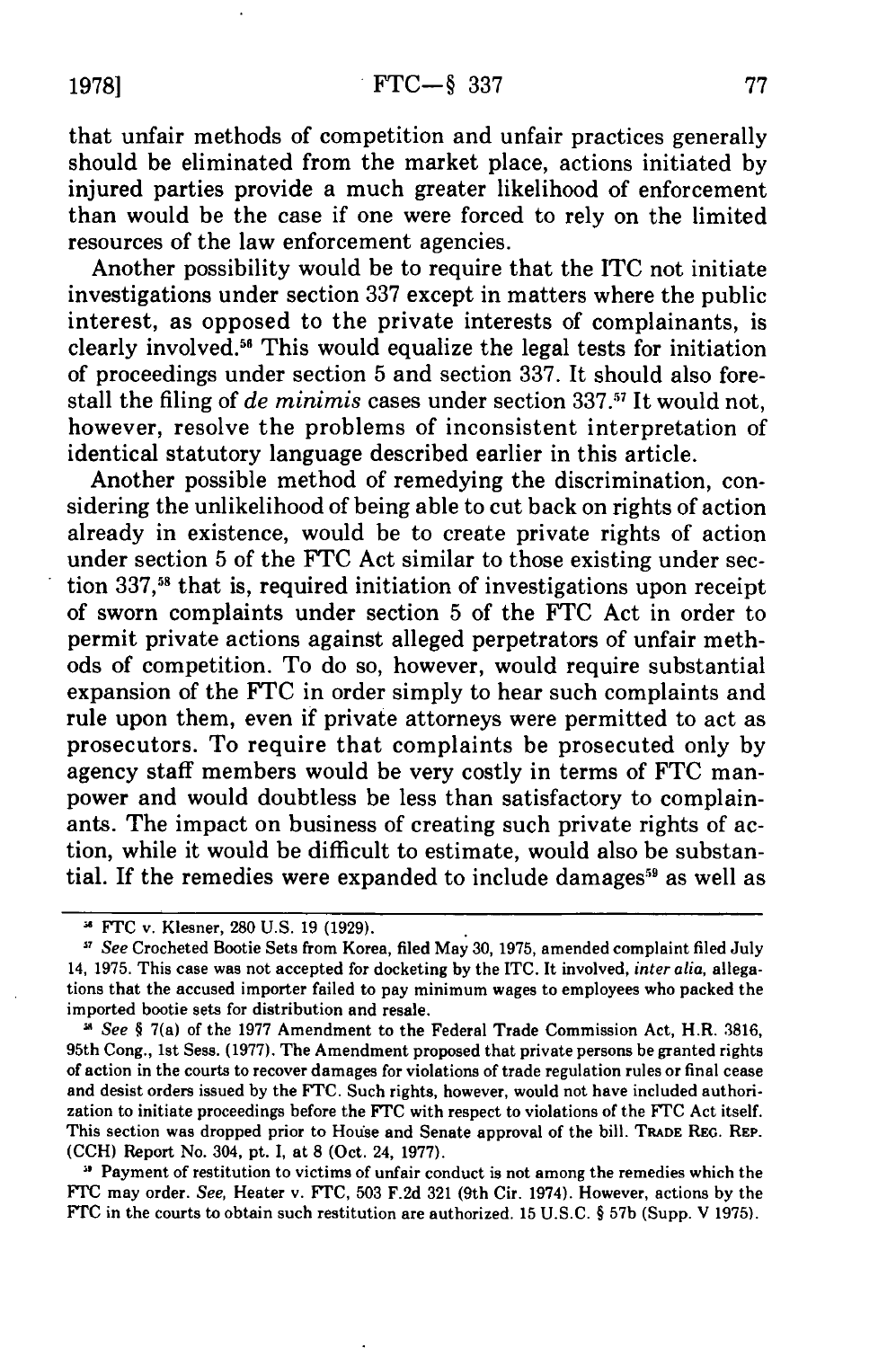cease and desist orders, it could be devastating.

Another alternative would be to provide for private actions on the basis of sworn complaints of unfair methods of competition to be heard by the courts. To do so, however, would inevitably erode consistency in the application of the broad statutory language because of the large number of courts which would hear cases, particularly if state courts as well as the federal courts were involved. Further, the desirability of adding to the existing case loads of the courts in such a way is questionable.

## V. CONCLUSION

The overlapping jurisdiction between the FTC and ITC under sections 5 and 337, respectively, is unfortunate. The overlap was nevertheless deliberately created by the Congress and can only be changed by legislative action. The potential for unnecessary duplication of effort between the two agencies could be substantially reduced if the agencies would enter into appropriate liaison arrangements. However, the possibility of inconsistent determinations of law and applications of policy will remain inherent as a result of the independence of both agencies if the statutes are not changed.

A further anomaly is that section 337 as it currently exists creates a substantial discrimination against foreign manufacturers or importers of foreign goods by permitting what amount to private actions against such parties. No such right exists under section 5 with respect to identical conduct by domestic parties, and Congress has persistently refused to create one.<sup>64</sup>

The need for such discrimination under United States law is not clear, and its continued existence invites trade retaliation by foreign governments who may perceive their interests as being unfairly treated by the United States. To the extent that there is a need to offer a means of redress to persons victimized by unfair methods of competition or unfair practices, it should be available regardless of whether the perpetrators of such acts or practices are foreign or domestic. If the injury inflicted is substantially the same, the justification for limiting private rights of action to suits brought against foreign interests or importers, as opposed to domestic persons who may engage in similar harmful or predatory practices, is spurious.

Given the desirability of curtailing unfair methods of competition in general and the unlikelihood of curtailing private rights of action such as those created under section 337 as it currently exists, it

See note **58** supra.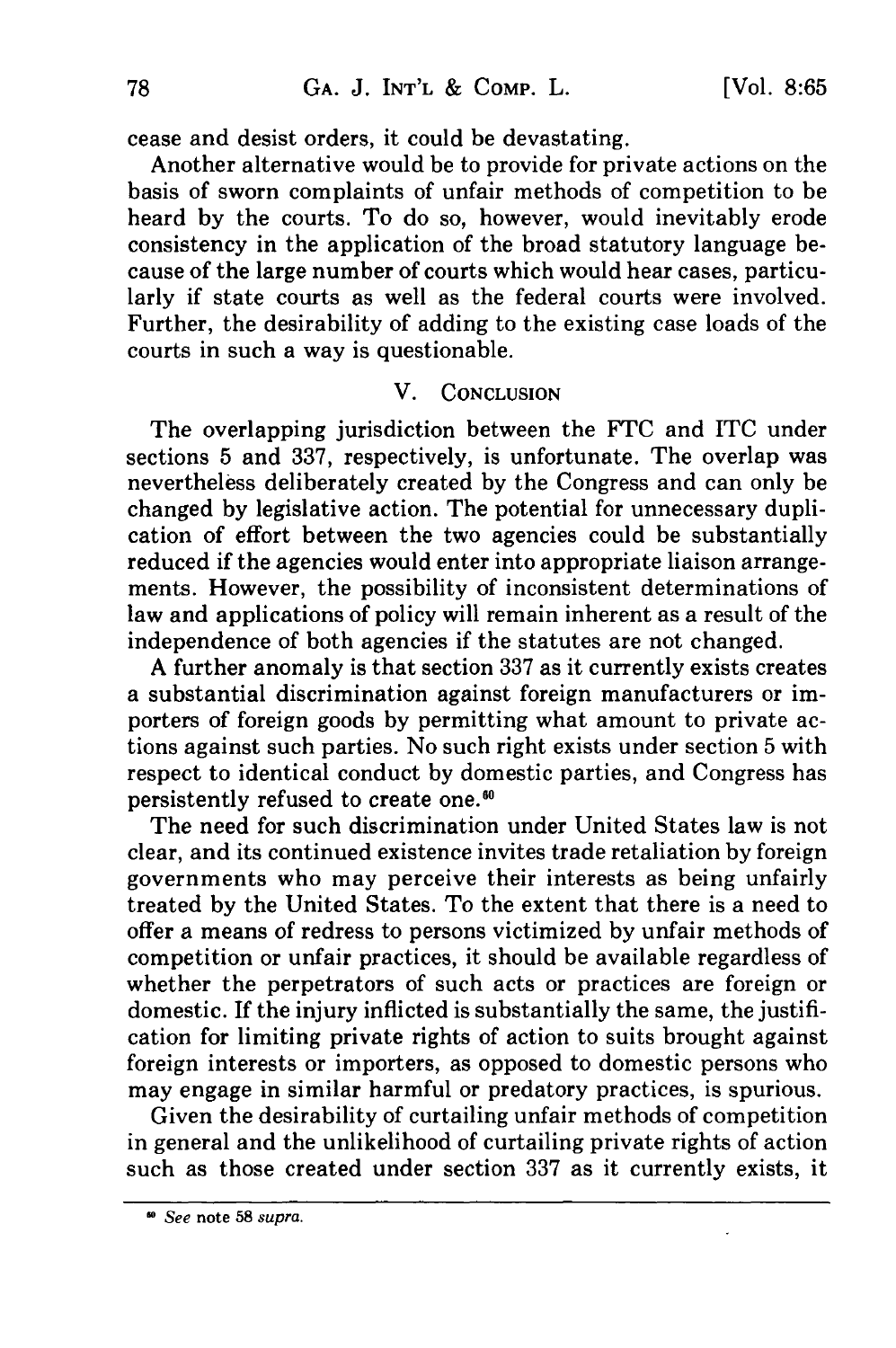appears that the best method for eliminating both the overlap between the FTC and ITC in this area and the discriminatory nature of section 337 would be creation of more universal private rights to pursue unfair methods of competition without regard to their origins, displacing the ITC in non-patent cases of unfairness and supplementing the FTC's public interest proceedings. Remedies, as in the case of section 5, should be along the lines of cease and desist orders. The place to pursue such remedies should not, however, be in the courts, which might have difficulty in applying consistent interpretations of the broad mandate necessary to halt unfair methods of competition. Instead, such actions should be brought before a specialized administrative tribunal<sup>61</sup> whose decisions could be subject to judicial review in the same manner as are those of the FTC under present legislation. The question of whether damages should be available for private parties injured by unfair commercial conduct not amounting to a violation of the antitrust laws as defined in the Clayton Act<sup>62</sup> is one which will require particularly close study. Damage awards would probably require judicial action.<sup>63</sup>

Such a new system would require a major legislative effort which is not likely to take place soon. Nevertheless, the author hopes that Congress will be able in the long run to discern the wisdom of treating similar unfair methods of competition, acts, and practices evenhandedly, without regard to the nationality of the parties alleged to have engaged in them.

<sup>&</sup>quot; A single tribunal, somewhat like the FrC or the National Labor Relations Board, could hear cases in the first instance using administrative law judges to conduct hearings in locales where the cases could be most conveniently heard, rather than requiring all complainants, respondents and witnesses to come to a single location. See, e.g., 16 C.F.R. § 3.41 (1977).

<sup>2</sup> **15** U.S.C. § 12 (1970).

<sup>&</sup>lt;sup>43</sup> It does not appear that there is any bar to having an administrative agency determination impose appropriate penalties in the first instance, so long as the standards of due process are met. Atlas Roofing Co. Inc. v. Occupational Safety and Health Comm'n, **518** F.2d **990** (5th Cir. **1975),** aff'd, 97 **S.** Ct. **1261 (1977).** However, such administrative awards of damages are not within the scope of the Constitution under present interpretations. As shown by recent legislative action, supra note **58,** the concept of private rights of action to recover damages for violation of section **5** is not yet acceptable to the Congress, although bringing consumer redress actions in the courts by the **FTC** itself is authorized under section **19** of the FTC Act. **15** U.S.C. § **57b** (Supp. V 1975).